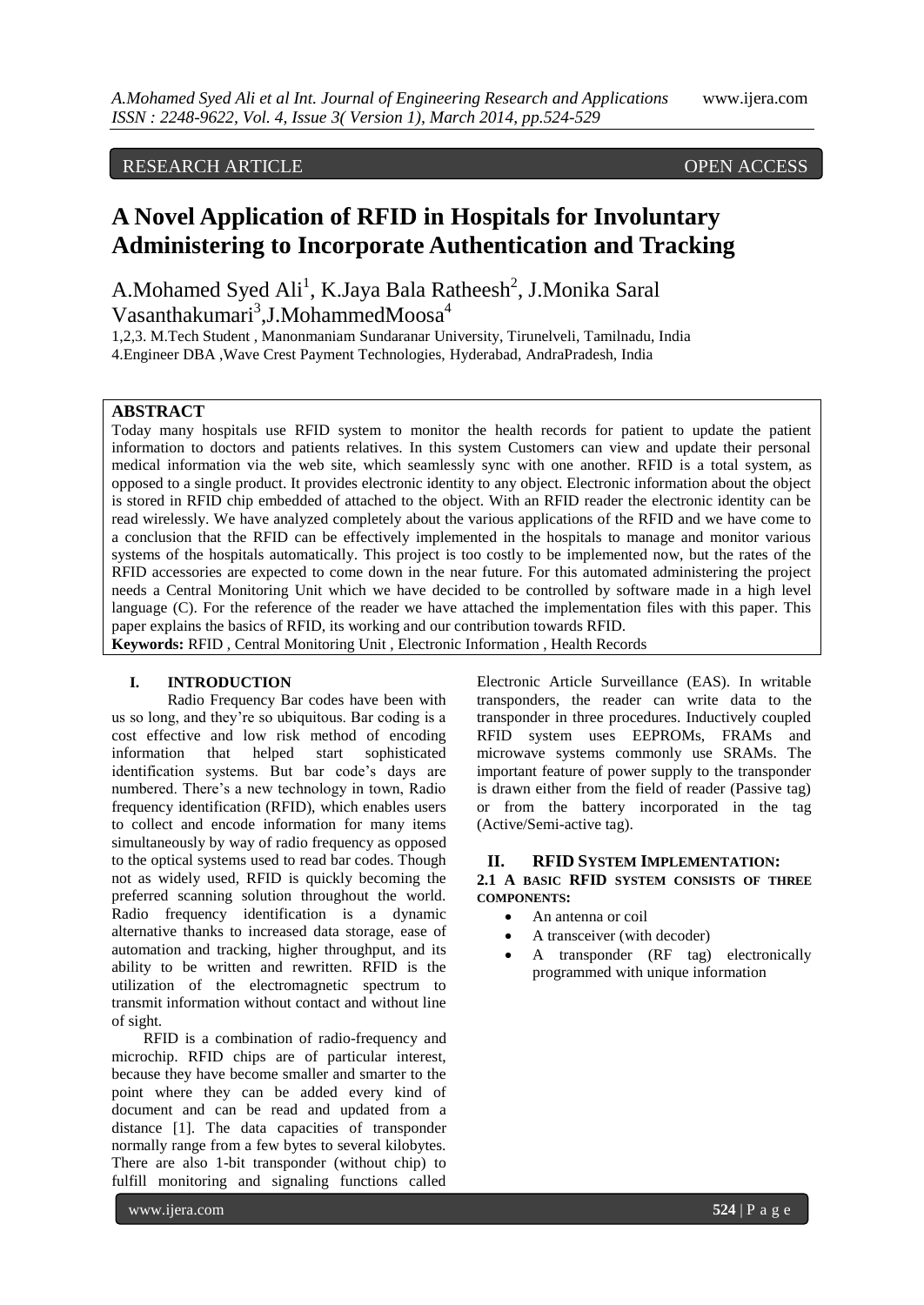

### i. **Antenna**

The antenna emits radio signals to activate the tag and read and write data to it. Antennas are the conduits between the tag and the transceiver, which controls the system"s data acquisition and communication [2]. The electromagnetic field produced by an antenna can be constantly present when multiple tags are expected continually. If constant interrogation is not required, the field can be activated by a sensor device.

### **ii. Transceiver (Reader)**

The transceiver emits radio waves in ranges of anywhere from one inch to 100 feet or more, depending upon its power output and the radio frequency used [2]. When and RFID tag passes through the electromagnetic zone, it detects the transceiver"s activation signal. The transceiver decodes the data encoded in the tag"s integrated circuit (silicon chip) and the data is passed to the host compute for processing.

# **iii. Transponder (RF tag)**

The object of any RFID system is to carry data in suitable transponders, generally known as tags, and to retrieve data, by machine-readable means, at a suitable time and place to satisfy particular application needs, Additional data can be included for supporting applications through item specific information or instructions immediately available on reading the tag [3]. Tags can be electronically programmed with unique information on each. Tag is composed of an integrated electronic chip and an antenna coil that includes basic modulation circuitry and non-volatile memory. The tag is energized by a time-varying electromagnetic radio frequency wave that is transmitted by a RFID tag reader [4].

Information is transmitted back to the reader though the same radio wave. Identification is

decoded from the information by the reader and this information is propagated to a host system connected to the reader.

# **2.2 Tag Types**

RFID tags are categorized as either active or passive.

Active RFID tags are powered by and external battery and are typically read/write, i.e., tag data and be rewritten and/or modified. An active tag"s memory size varies according to application requirements; some systems operate with up to 1MB of memory. They usually contain a cell that exhibits a high power-to-weight ratio and are usually capable of operating over a temperature range of  $-50 \text{ C}$  to  $+70$ C. They have finite lifetime [6]. The trade-off is greater size and greater cost compared with passive tags.

Active transponders allow greater communication range the can be expected for passive devices, better noise immunity and higher data transmissions rates when used to power a higher frequency response mode.

Passive RFID tags operate without a separate external power source and derive the power to operate from the field generated by the reader. Passive tags are consequently much lighter than active tags, less expensive, and offer a virtually unlimited operational lifetime [5]. The trade off is that they have shorter read ranges than active tags and require a higher-powered reader. Passive tags are also constrained in their capacity to store data and the ability to perform well in electro magnetically noisy<br>environments. Sensitivity and orientation environments. Sensitivity and performance may also be constrained by the limitation on available power. Despite this, they have an almost indefinite lifetime and are generally lower on price than active transponders. Read-only tags are typically passive and are programmed with a unique set of data (usually 32 to 128 bits) that cannot be modified.

## **2.3 Basic Features of RFID Transponder**

The transponder memory may comprise read-only (ROM), random access (RAM) and nonvolatile programmable memory for data storage depending upon the type and sophistication of the device [7].The ROM-based memory is used to accommodate security data and the transponder operating system instructions which, in conjunction with the processor or processing logic deals with the internal "house-keeping" functions such as response delay timing, data flow control and power supply switching. The RAM-based memory is used to facilitate temporary data storage during transponder interrogation and response [8].

The non-volatile programmable memory may take various forms, electrically erasable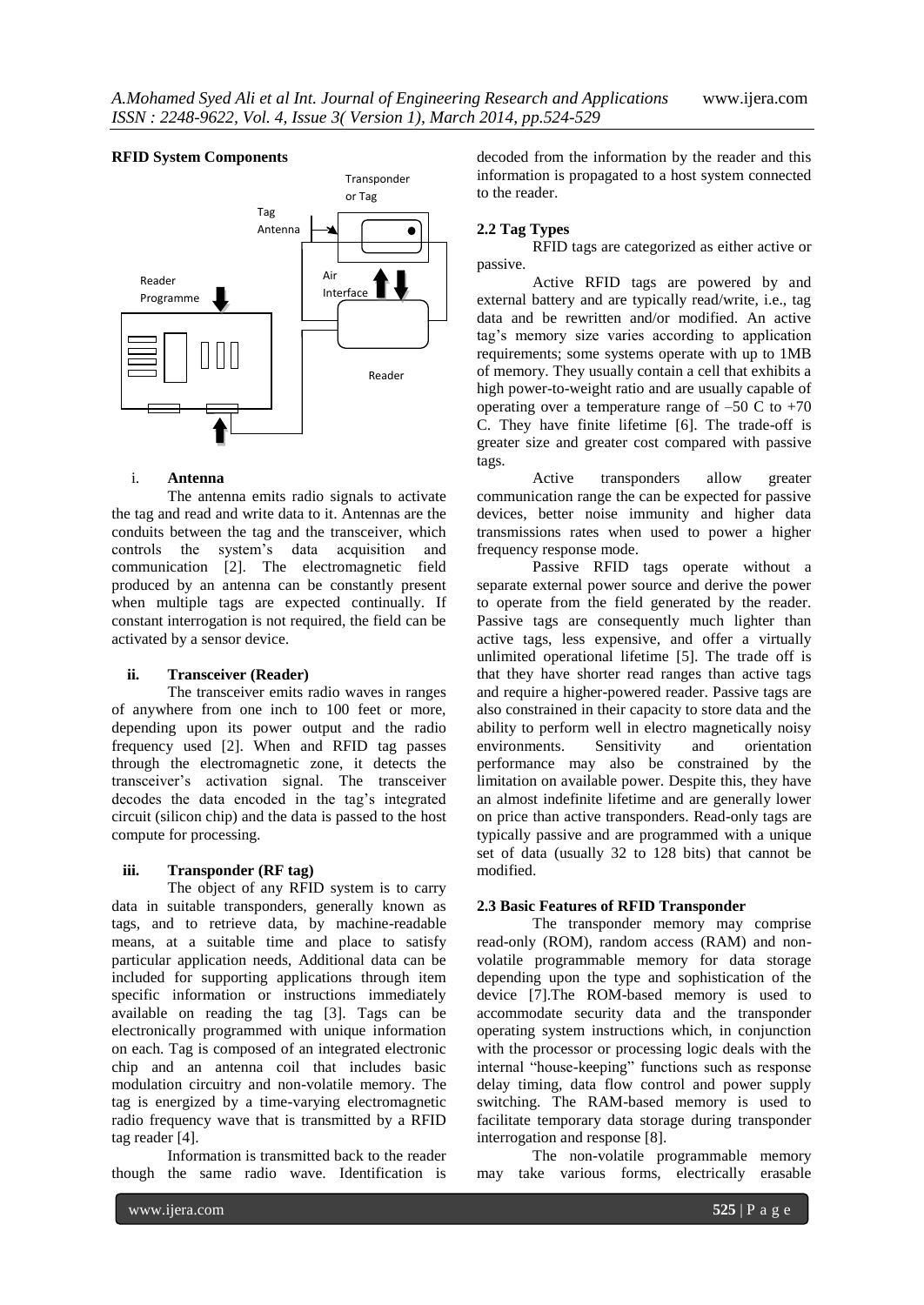programmable read only memory (EEPROM) being typical. It is used to store the transponder data and needs to be non-volatile to ensure that the data is retained when the device is in its quiescent or powersaving "sleep" state. Data buffers are further components of memory, used



to temporarily hold incoming data following demodulation and outgoing data for modulation and **90** interface with the transponder antenna. The interface **80** circuitry provides the facility to direct and **70** accommodate the interrogation field energy for powering purposes in passive transponders and **50** triggering of the transponder response.

# 2.4 Communication between Transceiver and Tag

**100** Communication of data between tags and a reader is by wireless communication. Two methods distinguish and categorize RFID systems, one based upon close proximity electromagnetic or inductive coupling and one based upon propagating electromagnetic waves [9]. Coupling is via "antenna" structures forming an integral feature in both tags and readers.

Transmitting data is subject to the vagaries and influences of the media or channels through which the data has to pass, including the air interface [10]. Noise, interference and distortion are the sources of data corruption that arise in practical communication channels that must be guarded against in seeking to achieve error free data recovery.

### **III. OUR IMPLEMENTED SYSTEM**

In this paper we design an authentication and Tracking System using RFID for a hospital.

- The components required are
	- **RF Tag**
	- **RF Transceiver Microcontroller**
	- **PC**

#### **3.1 RF Tag**

We are using passive tags, read only, which are very minute in size, has no self power, receives power from transceiver, has a small memory which could be used to store a 26 bit number, and is unique. It is of low frequency, has minimum read distance and data is read by inductive coupling.

#### **3.2 RF Transceiver**

We use low frequency transceivers. It can detect tags at close proximity at about 4 to 5 inches.

#### **3.3 RF Microcontroller**

It communicates with the RF tag to get the information stored in it and then transfers this information to the PC.

#### **3.4 PC**

It maintains the information in the database against the code in each tag. It constantly updates the database by polling each microcontroller present at various locations.

# **IV. FUNCTIONALITY**

We provide all staffs in the hospital with a RF Tag. This is used for their identification. At the entrance of each door there is a transceiver which can read tag data. A Microcontroller is connected with the Transceiver. Microcontrollers of all rooms are connected to a central computer. These are connected through a RS485 network. The staffs have to register with the Transceiver at the entrance of each door. This transceiver is placed in the slit of the door. Persons entering and leaving a room should register ods with the Transceiver. They have to show their RF tags nearby to the transceiver, transceiver detects and sends the unique number to the Microcontroller connected to it. Microcontroller has all RF values stored and authenticates the person. If the person is authorized person to enter he is allowed inside the door, also the information is passed to a central computer in the hospital. The central computer polls all Microcontrollers periodically (for 1 sec) and collects information. This information is stored in the PC. This information can be easily accessed with a Front End attached to the database. Whenever the location of a doctor is needed it is enough to search the PC.

> When a person enters a room, it is stored in the PC. For Example if a doctor enters into Operation Theatre, this information will be automatically sent to the PC. Therefore searching for the doctor is easy. Not only location of the doctor but all staffs can be found. In additional all visitors are also given the tag. This enables us to monitor their visiting times. They could be allowed into the rooms only in the visiting hours. This will help us to prevent unauthorized persons into the patient"s rooms.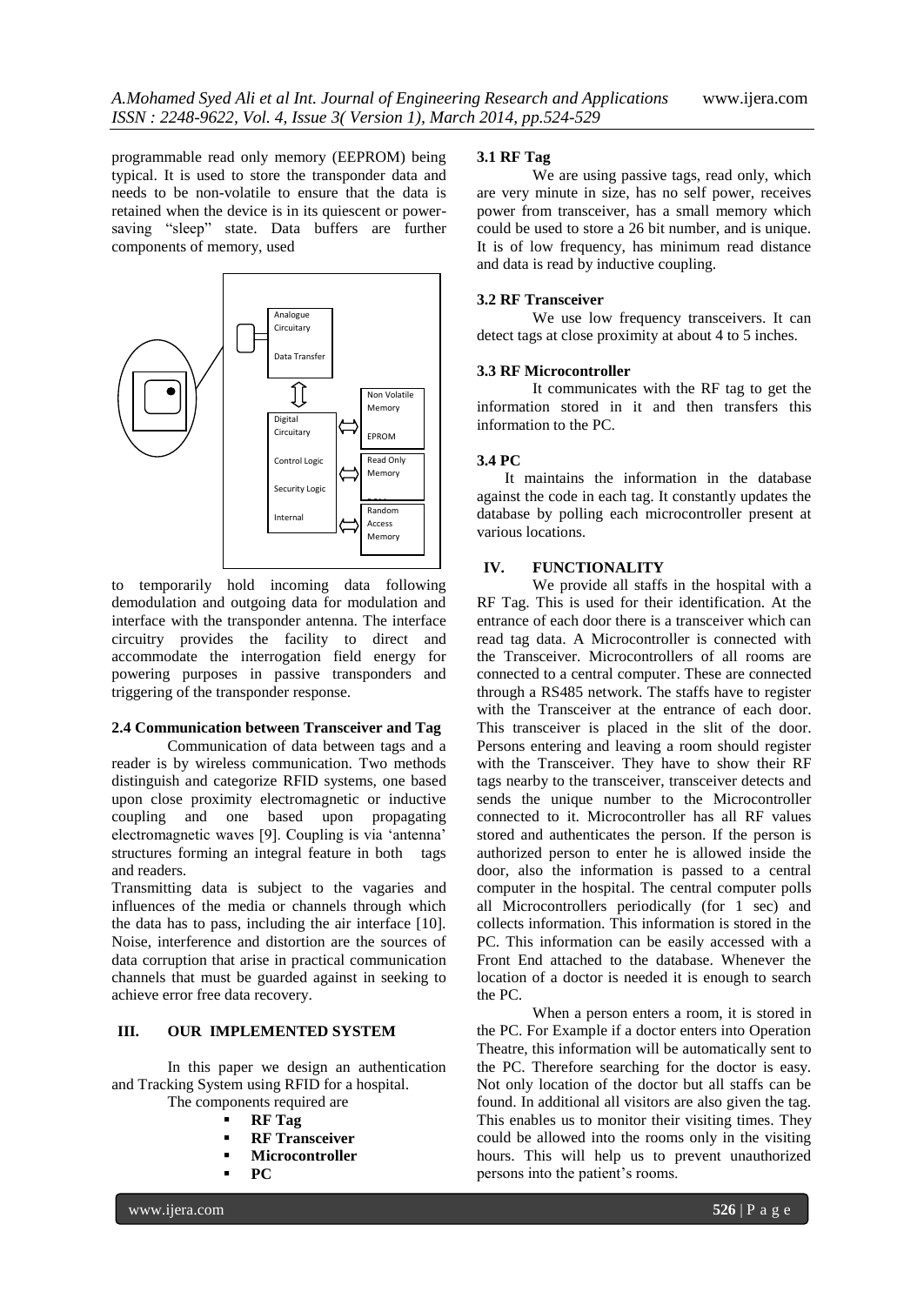| A.Mohamed Syed Ali et al Int. Journal of Engineering Research and Applications |  |
|--------------------------------------------------------------------------------|--|
| ISSN: 2248-9622, Vol. 4, Issue 3(Version 1), March 2014, pp.524-529            |  |

*A.Mohamed Syed Ali et al Int. Journal of Engineering Research and Applications* www.ijera.com

# **Sample Plan**





- Indicates RFID location in a sample hospital plan
- 1.Patient Ward , 2.Nurse station, 3.Adult Exam,
- 4.Pediatric Exam, 5,6.Medical Store, 7, Operatory,
- 8.Laboratory, 9.ECG Center, 10.Pharmacy,



# **Advantages**

- Could be used to check the availability of the doctor when there is an emergency.
- Could be used locate all staff.
- Could be able to monitor the routines of the doctor, nurses and other staff.
- Authentication based on tags helps to provide security.
- Restrict access to high-threat areas to authorized staff.
- Visitors could be useful at the time of investigation of some crime.
- Unauthorized persons could be prevented from entering into the patients' room.
- RFID tags are resistant to scratches.
- RFID systems could not be damaged under extreme pressure and temperature conditions.
- Facilitate triage processed by restricting access to authorized staff and "approved" patients during medical emergencies, epidemics, terrorist threats, and other times when demands could threaten the hospital's ability to effectively deliver services.

## **V. CONCLUSION:**

RFID is growing each day with each successful application. To continue this growth towards better ways to produce better products, it is increasingly important for the end users to become more knowledgeable about the used and applications of RFID. As applications are becoming more and more widespread, soon all identification systems will be replaced by RFID systems. This will also have the effect of reducing the cost of an already very economical system.

Although RFID cannot compete with other means cost wise at this stage of optically read technologies such as bar-coding, its advanced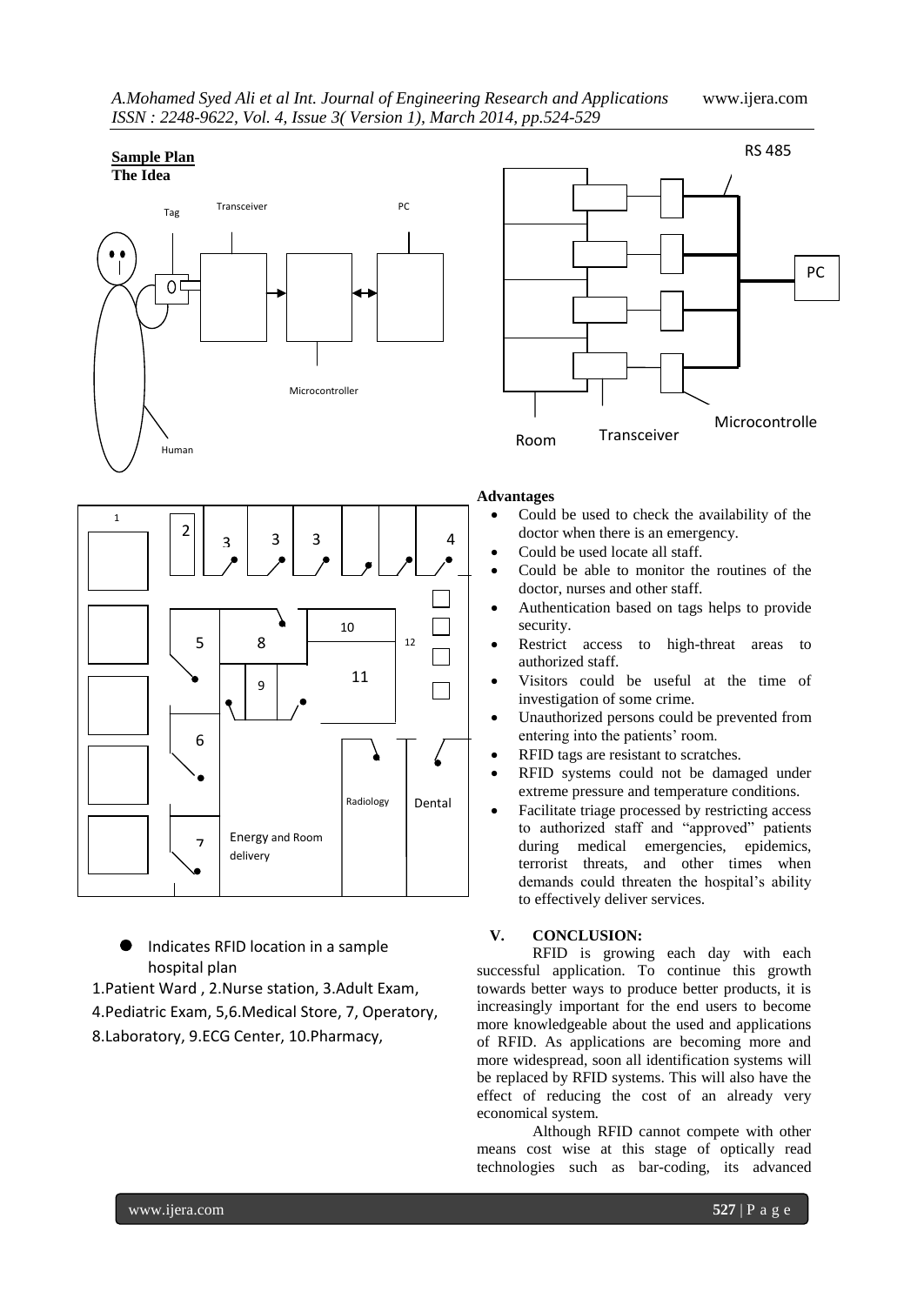features are rendering it indispensable in a wide variety of automated data collection and identification applications that would otherwise not be possible. The idea we have specified will be a successful one. It would be widely used in the near future. If the enhancements specified are also implemented, the system would be an efficient one for not only the hospital but also for all institutions and places where security is highly essential.

#### **REFERENCES**

- [1.] Dave Brich at Consultant Hyperion. url:www.chyp.com as visited on 1-2-2005. As quoted in "News Comment – Contact less crazy" in Journal: Card Technology; pub by Elsevier. p2, February 2005.
- [2.] Nellipudi.Siva Rama Krishna Prasad1, Arepalli Rajesh " RFID-Based Hospital Real Time Patient Management System" *International Journal of Computer Trends and Technolog-,volume3Issue3 ,pp 509-517 , 2012*
- [3.] Elisabeth ILIE-ZUDOR et.al " The rfid technology and its current applications " *In proceedings of The Modern Information Technology in the Innovation Processes of the Industrial Enterprises-MITIP 2006, ISBN 963 86586 5 7, pp.29-36*
- [4.] Kamran AHSAN et.al " RFID Applications: An Introductory and Exploratory Study " IJCSI International Journal of Computer Science Issues, Vol. 7, Issue 1, No. 3, pp 1- 7,January 2010.
- [5.] Mohsen Attaran" Critical Success Factors and Challenges of Implementing RFID in Supply Chain Management " Journal of Supply Chain and Operations Management, Volume 10, Number 1, pp 144-167, February 2012.
- [6.] Shang-Wei Wang" RFID applications in hospitals: a case study on a demonstration RFID project in a Taiwan hospital " Proceedings of the 39th Hawaii International Conference on System Sciences, pp 1-10, 2006.
- [7.] H. A. Nahas and J. S. Deogun, "Radio frequency identification applications in smart hospitals," in *Proceedings of the 20th IEEE International Symposium on Computer-Based Medical Systems*, 2007, pp. 337-342.
- [8.] A. Lahtela, "A short overview of the RFID technology in healthcare," in *4th International Conference on Systems and Networks Communications*, 2009, pp. 165- 169.
- [9.] I. K. Mun, A. B. Kantrowitz, P. W. Carmel, K. P. Mason, and D. W. Engels, "Active RFID system augmented with 2D barcode for

asset management in a hospital setting," in *IEEE International Conference on RFID*, 2007, pp. 205-211.

- [10.] B. Chowdhury and R. Khosla, "RFID-based Hospital Real-time Patient Management System," in *6th IEEE International Conference on Computer and Information Science (ICIS)*, 2007.
- [11.] B. S. Ashar and A. Ferriter, "Radiofrequency" Identification Technology in Health Care: Benefits and Potential Risks," *The Journal of American Medical Association (JAMA),* vol. 298, pp. 2305-2307, 2007.
- [12.] Wen Yao,et.al" The Use of RFID in Healthcare: Benefits and Barriers ",Proceeding of 2010 IEEE International conference on RFID-Technology and Applications, pp 128-134, june 2010.



A. Mohamed Syed Ali received his B.E degree in Electrical and Electronics Engineering from KNSK College of Engineering, Nagercoil Under Anna University of Technology, Tirunelveli, TamilNadu, India in 2011.Now he is pursuing his

M.Tech[CIT] degree in the specialization of Electronics Engineering from Manonmaniam Sundaranar University, Tirunelveli, Tamilnadu. He has already attended several conferences in the field of Solar Energy, Energy conservation in buildings, cogeneration and published papers in international journals and conference proceedings. His area of interest includes Energy conservation, Renewable Energy, Power Electronics, Networking and Mobile Communication. He is the member of Solar Energy Society of India (SESI), New Delhi and Energy and Fuel Users" Association of India (ENFUSE), Chennai.



K. Jaya Bala Ratheesh received her B.Tech degree in Information Technology from PET Engineering College, Vallioor Under Anna University of Technology, Tirunelveli, TamilNadu, India in 2011. Now she is pursuing her

M.Tech[CIT] degree in the specialization of Networks from Manonmaniam Sundaranar University, Tirunelveli, Tamilnadu. Her area of interest includes Networking and Mobile Communication.